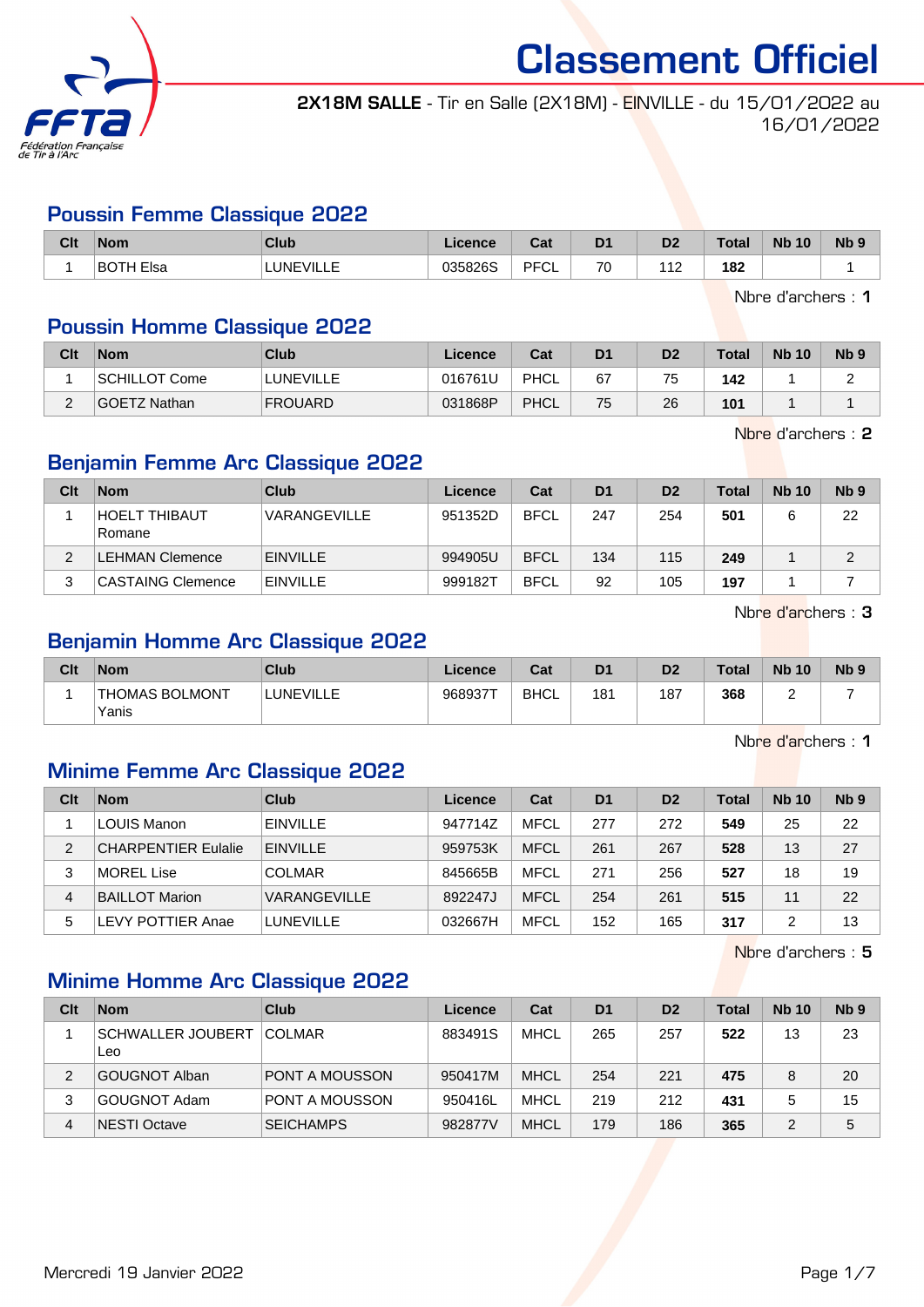

2X18M SALLE - Tir en Salle (2X18M) - EINVILLE - du 15/01/2022 au 16/01/2022

#### Minime Homme Arc Classique 2022 (Suite)

| Clt | <b>Nom</b>          | Club           | Licence | $R_{\rm eff}$<br>⊌a⊧ | D <sub>1</sub> | D <sub>2</sub> | Total     | <b>Nb 10</b> | N <sub>b</sub> <sub>9</sub> |
|-----|---------------------|----------------|---------|----------------------|----------------|----------------|-----------|--------------|-----------------------------|
| -   | GOETZ-GAILLARD Theo | <b>FROUARD</b> | 991167F | MHCL                 | 120            | 103            | 223<br>__ |              | -                           |

Nbre d'archers : 5

## Cadet Femme Arc Classique 2022

| Clt            | <b>Nom</b>               | <b>Club</b>                           | Licence | Cat         | D <sub>1</sub> | D <sub>2</sub> | <b>Total</b> | <b>Nb 10</b>   | Nb <sub>9</sub> |
|----------------|--------------------------|---------------------------------------|---------|-------------|----------------|----------------|--------------|----------------|-----------------|
| 1              | <b>VALTAT Marie</b>      | <b>SEICHAMPS</b>                      | 890254T | CFCL        | 260            | 259            | 519          | 18             | 17              |
| 2              | <b>MOREL Lucie</b>       | <b>COLMAR</b>                         | 817286E | <b>CFCL</b> | 249            | 239            | 488          | 14             | 14              |
| 3              | <b>RICHARD Celia</b>     | <b>DOMBASLE SUR</b><br><b>MEURTHE</b> | 838945X | <b>CFCL</b> | 225            | 239            | 464          | 4              | 16              |
| $\overline{4}$ | THOMAS-BOLMONT<br>Maelle | <b>LUNEVILLE</b>                      | 906717M | CFCL        | 234            | 215            | 449          | 11             | 9               |
| 5              | <b>VARNEY Melie</b>      | <b>EINVILLE</b>                       | 033532Y | <b>CFCL</b> | 230            | 196            | 426          | 6              | 7               |
| 6              | <b>FREYERMUTH Margot</b> | <b>DIEUZE</b>                         | 962588S | <b>CFCL</b> | 187            | 179            | 366          | 3              | 3               |
| 7              | <b>GOUGNOT Candice</b>   | PONT A MOUSSON                        | 903328D | <b>CFCL</b> | 106            | 136            | 242          | $\overline{2}$ | 4               |
| 8              | <b>HERRBACH Juliette</b> | <b>EINVILLE</b>                       | 904425W | <b>CFCL</b> | 188            |                | 188          | 3              | 6               |

Nbre d'archers : 8

## Cadet Homme Arc Classique 2022

| Clt | <b>Nom</b>               | Club                           | Licence | Cat         | D <sub>1</sub> | D <sub>2</sub> | <b>Total</b> | <b>Nb 10</b> | Nb <sub>9</sub> |
|-----|--------------------------|--------------------------------|---------|-------------|----------------|----------------|--------------|--------------|-----------------|
|     | <b>FONTAINE Valentin</b> | <b>VITTEL</b>                  | 885852H | <b>CHCL</b> | 250            | 265            | 515          | 19           | 13              |
| 2   | <b>DUPERIS Dylan</b>     | DOMBASLE SUR<br><b>MEURTHE</b> | 886412S | <b>CHCL</b> | 259            | 251            | 510          | 11           | 20              |
| 3   | <b>SCHRODER Cedric</b>   | <b>EINVILLE</b>                | 919199E | <b>CHCL</b> | 249            | 257            | 506          | 13           | 20              |
| 4   | <b>THIRIET Edouard</b>   | <b>EINVILLE</b>                | 929408B | <b>CHCL</b> | 208            | 248            | 456          | 11           | 12              |
| 5   | <b>HUSSARD Maxime</b>    | DOMBASLE SUR<br><b>MEURTHE</b> | 881954W | CHCL        | 215            | 230            | 445          | 12           | 13              |
| 6   | <b>BISCHOFF Lucas</b>    | <b>PONT A MOUSSON</b>          | 999817H | CHCL        | 196            | 192            | 388          | 2            | 7               |
| 7   | <b>GOUGNOT Victorien</b> | <b>PONT A MOUSSON</b>          | 876513G | <b>CHCL</b> | 166            | 211            | 377          | 3            | 6               |
| 8   | <b>BERG Nathan</b>       | <b>EINVILLE</b>                | 966302D | <b>CHCL</b> | 130            | 195            | 325          | 3            | 6               |

Nbre d'archers : 8

#### Junior Femme Arc Classique 2022

| Clt | <b>Nom</b>             | Club             | Licence | Cat         | D <sub>1</sub> | D <sub>2</sub> | Total | <b>Nb 10</b> | N <sub>b</sub> <sub>9</sub> |
|-----|------------------------|------------------|---------|-------------|----------------|----------------|-------|--------------|-----------------------------|
|     | VALTAT Margaux         | <b>SEICHAMPS</b> | 890248L | <b>JFCL</b> | 275            | 276            | 551   | 22           | 28                          |
| 2   | <b>HERRBACH Elodie</b> | <b>EINVILLE</b>  | 864408Z | <b>JFCL</b> | 242            | 227            | 469   | 10           | 18                          |
| 3   | IUNG Alicia            | <b>LUNEVILLE</b> | 850706F | <b>JFCL</b> | 231            | 238            | 469   |              | 10                          |
| 4   | MARTY Jade             | <b>DIEUZE</b>    | 896951X | <b>JFCL</b> | 209            | 174            | 383   | 2            | 13                          |
| 5   | DEMANGE Anaelle        | <b>NANCY</b>     | 964620A | JFCL        | 69             | 70             | 139   |              |                             |

Nbre d'archers : 5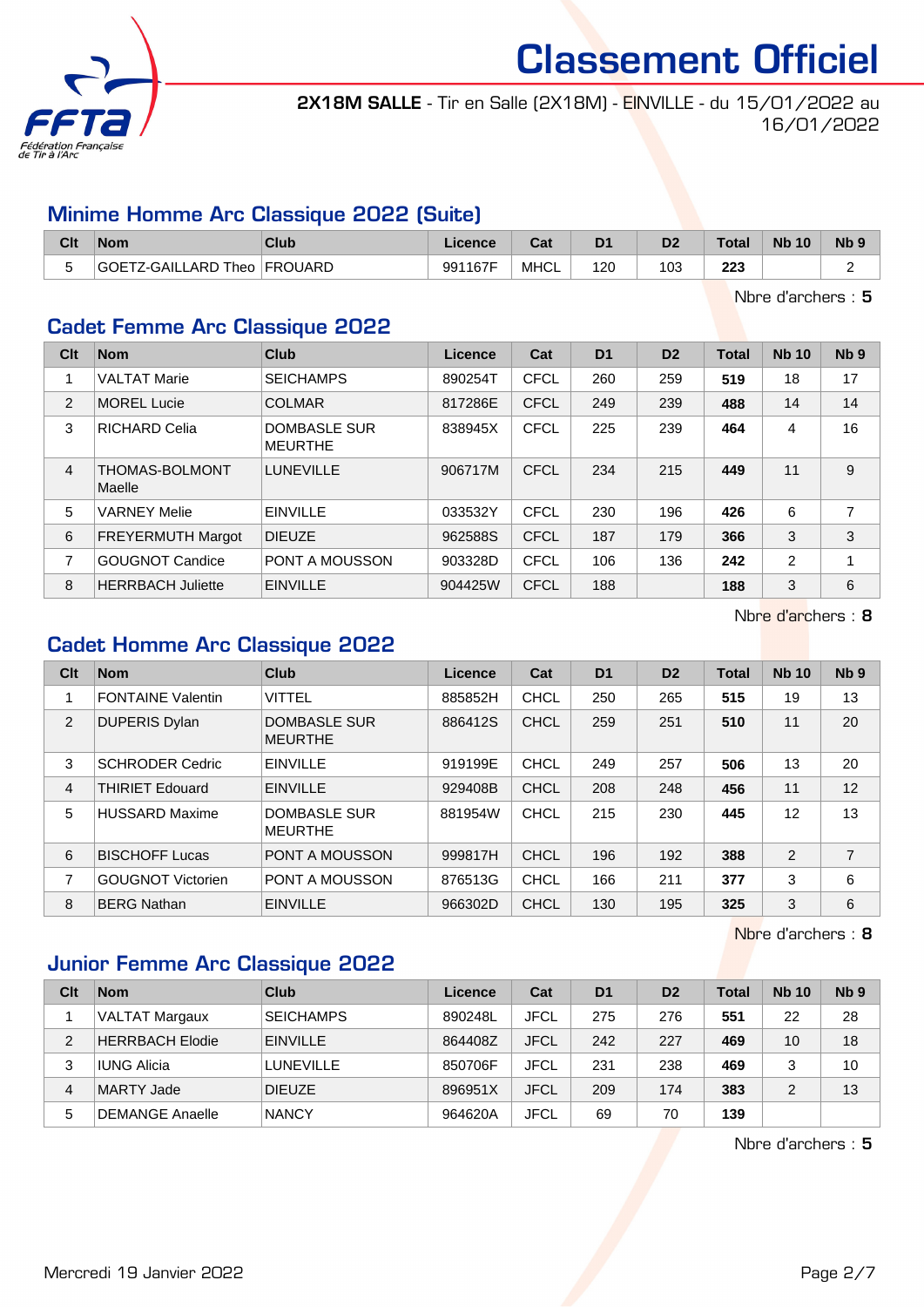

2X18M SALLE - Tir en Salle (2X18M) - EINVILLE - du 15/01/2022 au 16/01/2022

#### Junior Homme Arc Classique 2022

| Clt | <b>Nom</b>          | Club                           | Licence | $R_{\rm eff}$<br>⊍م | D <sub>1</sub> | D <sub>2</sub> | <b>Total</b> | <b>Nb 10</b> | <b>N<sub>b</sub></b> |
|-----|---------------------|--------------------------------|---------|---------------------|----------------|----------------|--------------|--------------|----------------------|
|     | <b>HUSSARD Axel</b> | DOMBASLE SUR<br><b>MEURTHE</b> | 831758K | <b>JHCL</b>         | 248            | 260            | 508          | 18           | ں                    |

Nbre d'archers : 1

#### Senior 1 Femme Arc Classique 2022

| Clt | <b>Nom</b>               | Club                       | Licence | Cat                | D <sub>1</sub> | D <sub>2</sub> | <b>Total</b> | <b>Nb 10</b> | Nb <sub>9</sub> |
|-----|--------------------------|----------------------------|---------|--------------------|----------------|----------------|--------------|--------------|-----------------|
|     | <b>SCHEPPERS Madison</b> | <b>ISSY LES MOULINEAUX</b> | 626420S | S <sub>1</sub> FCL | 284            | 290            | 574          | 37           | 20              |
| 2   | LEJEUNE Marie            | <b>THAON LES VOSGES</b>    | 681394W | S <sub>1</sub> FCL | 272            | 277            | 549          | 23           | 23              |
| 3   | <b>HAMMAECHER Emilie</b> | <b>NANCY</b>               | 709986Z | S <sub>1</sub> FCL | 242            | 242            | 484          | 10           | 14              |
|     | <b>HANNEQUIN Jessica</b> | <b>EINVILLE</b>            | 979915A | S <sub>1</sub> FCL | 223            | 249            | 472          | 6            | 20              |
| 5   | CICCIARELLO Chloe        | <b>VANDOEUVRE</b>          | 922421G | S <sub>1</sub> FCL | 216            | 211            | 427          | 5            | 10              |

Nbre d'archers : 5

#### Senior 1 Homme Arc Classique 2022

| Clt           | <b>Nom</b>                        | Club                           | Licence | Cat                | D <sub>1</sub> | D <sub>2</sub> | <b>Total</b> | <b>Nb 10</b> | Nb <sub>9</sub> |
|---------------|-----------------------------------|--------------------------------|---------|--------------------|----------------|----------------|--------------|--------------|-----------------|
|               | <b>DUPERIS Francois</b><br>Xavier | DOMBASLE SUR<br><b>MEURTHE</b> | 431011R | S <sub>1</sub> HCL | 281            | 272            | 553          | 26           | 23              |
| $\mathcal{P}$ | <b>GODEL Alexandre</b>            | <b>NEUFCHATEAU</b>             | 774890X | S <sub>1</sub> HCL | 250            | 258            | 508          | 5            | 27              |
| 3             | <b>BILLON Florent</b>             | <b>LUNEVILLE</b>               | 621979P | S <sub>1</sub> HCL | 262            | 239            | 501          | 14           | 22              |
| 4             | <b>VAILLANT Thomas</b>            | <b>TOUL</b>                    | 654588J | S <sub>1</sub> HCL | 258            | 241            | 499          | 13           | 17              |
| 5             | <b>COLLIN David</b>               | <b>NEUFCHATEAU</b>             | 919709J | S <sub>1</sub> HCL | 249            | 243            | 492          | 8            | 21              |
| 6             | <b>SCHERRER Guillaume</b>         | <b>DIEUZE</b>                  | 759409V | S <sub>1</sub> HCL | 233            | 254            | 487          | 9            | 21              |

Nbre d'archers : 6

## Senior 2 Femme Arc Classique 2022

| Clt            | <b>Nom</b>                  | Club                                  | Licence | Cat                | D <sub>1</sub> | D <sub>2</sub> | <b>Total</b> | <b>Nb 10</b> | Nb <sub>9</sub> |
|----------------|-----------------------------|---------------------------------------|---------|--------------------|----------------|----------------|--------------|--------------|-----------------|
| 1              | <b>BARBELIN Marie-Elise</b> | <b>DIEUZE</b>                         | 759410W | S <sub>2</sub> FCL | 266            | 269            | 535          | 18           | 26              |
| 2              | <b>SAINT DIZIER Valerie</b> | <b>DOMBASLE SUR</b><br><b>MEURTHE</b> | 834961S | S <sub>2</sub> FCL | 254            | 256            | 510          | 13           | 19              |
| 3              | <b>PIERRARD Severine</b>    | <b>THAON LES VOSGES</b>               | 652669Y | S <sub>2</sub> FCL | 238            | 252            | 490          | 11           | 17              |
| $\overline{4}$ | <b>MOUROT Marie Paule</b>   | <b>THAON LES VOSGES</b>               | 618732K | S <sub>2</sub> FCL | 259            | 228            | 487          | 10           | 24              |
| 5              | <b>JACQUES Ghislaine</b>    | <b>DOMBASLE SUR</b><br><b>MEURTHE</b> | 892151E | S <sub>2</sub> FCL | 238            | 234            | 472          | 7            | 13              |
| 6              | <b>LAPOULLE Sylvie</b>      | <b>EINVILLE</b>                       | 661446N | S <sub>2</sub> FCL | 223            | 234            | 457          | 8            | 16              |
| 7              | <b>MATHIOT Nadege</b>       | <b>MONT L'ETROIT</b>                  | 900143S | S <sub>2</sub> FCL | 219            | 233            | 452          | 5            | 11              |
| 8              | <b>HAAG Kristin</b>         | <b>DIEUZE</b>                         | 885502C | S <sub>2</sub> FCL | 161            | 165            | 326          | 2            | 4               |

Nbre d'archers : 8

## Senior 2 Homme Arc Classique 2022

| Cit | <b>Nom</b>      | <b>Club</b>         | <b>Licence</b> | <b>That</b><br>⊍⊿  | D1  | D2  | $\mathsf{T}$ otal | <b>Nb</b><br>10 | Nb 9     |
|-----|-----------------|---------------------|----------------|--------------------|-----|-----|-------------------|-----------------|----------|
|     | MASSON Emmanuel | <b>DOMBASLE SUR</b> | 219037J        | S <sub>2</sub> HCL | 276 | 286 | 562               | ر ر<br>ັ        | nn<br>∠∠ |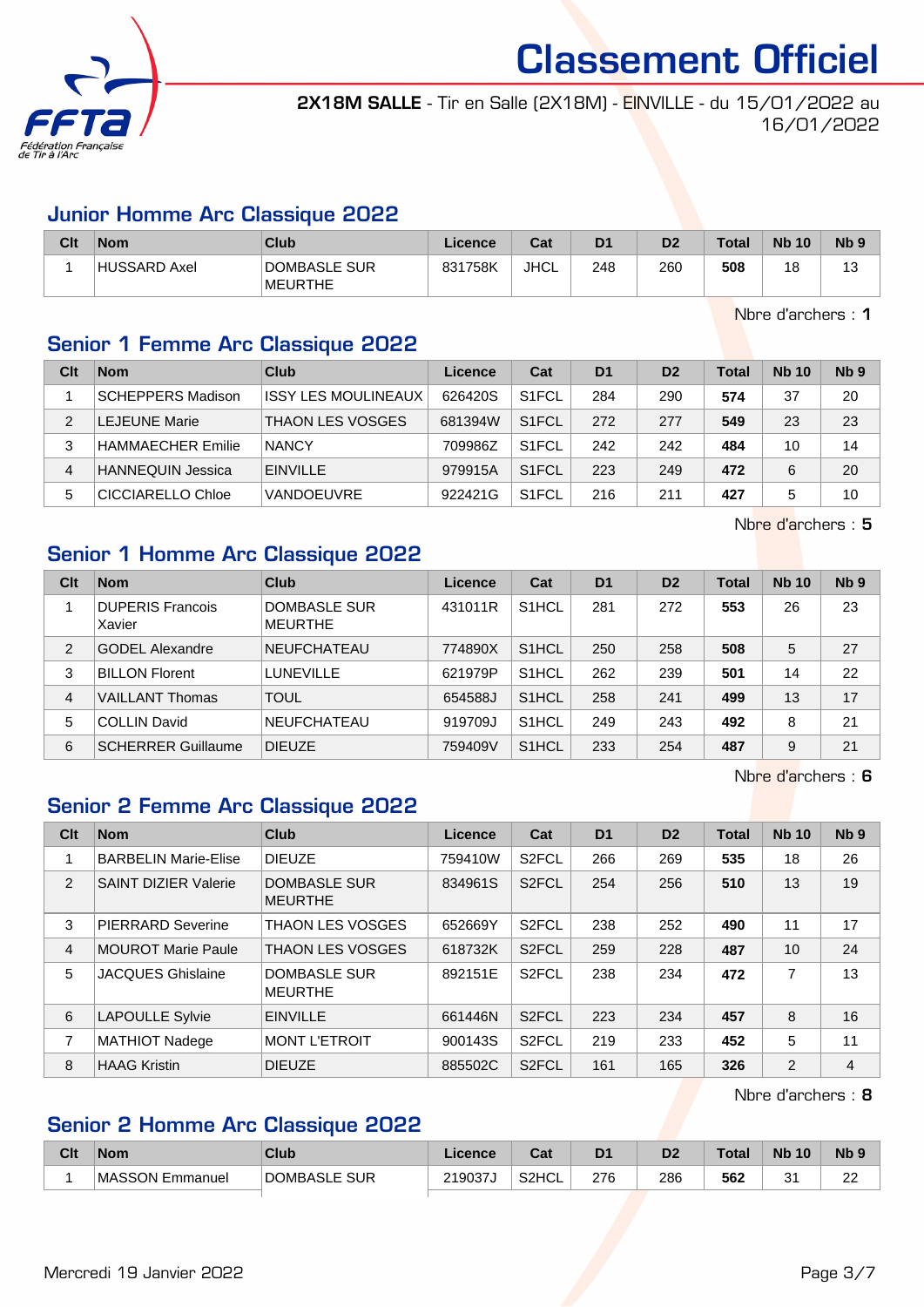

2X18M SALLE - Tir en Salle (2X18M) - EINVILLE - du 15/01/2022 au 16/01/2022

## Senior 2 Homme Arc Classique 2022 (Suite)

| Clt            | <b>Nom</b>                 | <b>Club</b>                           | <b>Licence</b> | Cat                | D <sub>1</sub> | D <sub>2</sub> | <b>Total</b> | <b>Nb 10</b>   | N <sub>b</sub> <sub>9</sub> |
|----------------|----------------------------|---------------------------------------|----------------|--------------------|----------------|----------------|--------------|----------------|-----------------------------|
| 2              | <b>COLTEL Nicolas</b>      | THAON LES VOSGES                      | 405931E        | S <sub>2</sub> HCL | 272            | 271            | 543          | 23             | 21                          |
| 3              | <b>GRAVEL Jean Luc</b>     | <b>EINVILLE</b>                       | 796796H        | S2HCL              | 269            | 271            | 540          | 19             | 23                          |
| 4              | <b>RUHLMANN Luc</b>        | <b>HERRLISHEIM</b>                    | 922806A        | S2HCL              | 272            | 266            | 538          | 20             | 30                          |
| 5              | <b>BERG Jerome</b>         | <b>EINVILLE</b>                       | 970527W        | S2HCL              | 267            | 265            | 532          | 21             | 20                          |
| 6              | <b>BARBELIN Olivier</b>    | <b>DIEUZE</b>                         | 783855S        | S <sub>2</sub> HCL | 261            | 267            | 528          | 13             | 27                          |
| $\overline{7}$ | <b>MARTY Pierre-Louis</b>  | <b>DIEUZE</b>                         | 890356D        | S2HCL              | 258            | 265            | 523          | 14             | 25                          |
| 8              | <b>CHARPENTIER Richard</b> | <b>EINVILLE</b>                       | 227651X        | S2HCL              | 253            | 254            | 507          | $\overline{7}$ | 23                          |
| 9              | <b>VALTAT Olivier</b>      | <b>SEICHAMPS</b>                      | 221501M        | S2HCL              | 263            | 239            | 502          | 12             | 17                          |
| 10             | <b>DIDIERJEAN Stephane</b> | <b>NANCY</b>                          | 608169D        | S2HCL              | 246            | 232            | 478          | 8              | 13                          |
| 11             | <b>GOUGNOT Laurent</b>     | PONT A MOUSSON                        | 005639E        | S2HCL              | 219            | 246            | 465          | 10             | 12                          |
| 12             | <b>DIDIER Kevin</b>        | <b>EINVILLE</b>                       | 033914N        | S2HCL              | 236            | 219            | 455          | 8              | 12                          |
| 13             | <b>RICHARD Yannick</b>     | <b>DOMBASLE SUR</b><br><b>MEURTHE</b> | 653300J        | S2HCL              | 232            | 223            | 455          | 6              | 10                          |
| 14             | <b>THIRIET Franck</b>      | <b>MARLY POURNOY</b>                  | 615761F        | S2HCL              | 231            | 210            | 441          | $\overline{7}$ | 13                          |
| 15             | <b>LAURENT Thierry</b>     | <b>MONT L'ETROIT</b>                  | 900775D        | S <sub>2</sub> HCL | 216            | 210            | 426          | 5              | $\overline{7}$              |
| 16             | <b>SCHERRER Sylvain</b>    | <b>DIEUZE</b>                         | 991231A        | S <sub>2</sub> HCL | 202            | 183            | 385          | 2              | $\overline{7}$              |

Nbre d'archers : 16

## Senior 3 Femme Arc Classique 2022

| Clt | <b>Nom</b>             | Club                           | Licence | Cat   | D <sub>1</sub> | D <sub>2</sub> | Total | <b>Nb 10</b> | N <sub>b</sub> <sub>9</sub> |
|-----|------------------------|--------------------------------|---------|-------|----------------|----------------|-------|--------------|-----------------------------|
|     | <b>COURTE Paulette</b> | DOMBASLE SUR<br><b>MEURTHE</b> | 265196G | S3FCL | 256            | 278            | 534   |              | 24                          |
|     | STIRCHLER Nadine       | <b>EINVILLE</b>                | 271843G | S3FCL | 237            | 228            | 465   |              | 10                          |
| 3   | MASSON Jocelyne        | DOMBASLE SUR<br>MEURTHE        | 267783U | S3FCL | 224            | 238            | 462   |              | 16                          |

Nbre d'archers : 3

#### Senior 3 Homme Arc Classique 2022

| Clt | <b>Nom</b>                | Club                                  | Licence | Cat   | D <sub>1</sub> | D <sub>2</sub> | <b>Total</b> | <b>Nb 10</b> | Nb <sub>9</sub> |
|-----|---------------------------|---------------------------------------|---------|-------|----------------|----------------|--------------|--------------|-----------------|
|     | <b>ALAGILLE Christian</b> | <b>DIEUZE</b>                         | 803339V | S3HCL | 252            | 247            | 499          | 13           | 16              |
| 2   | <b>BALAZOT Daniel</b>     | DOMBASLE SUR<br><b>MEURTHE</b>        | 908254H | S3HCL | 236            | 261            | 497          | 9            | 18              |
| 3   | <b>HERR Michel</b>        | <b>DOMBASLE SUR</b><br><b>MEURTHE</b> | 933836P | S3HCL | 240            | 243            | 483          |              | 16              |
| 4   | <b>STIRCHLER Edgard</b>   | <b>EINVILLE</b>                       | 271836Z | S3HCL | 236            | 238            | 474          | 7            | 16              |
| 5   | <b>MANGIN Philippe</b>    | <b>VITTEL</b>                         | 215468E | S3HCL | 247            | 218            | 465          | 6            | 19              |
| 6   | <b>MARTIN Patrick</b>     | VARANGEVILLE                          | 906772X | S3HCL | 232            | 223            | 455          | 6            | 13              |

Nbre d'archers : 6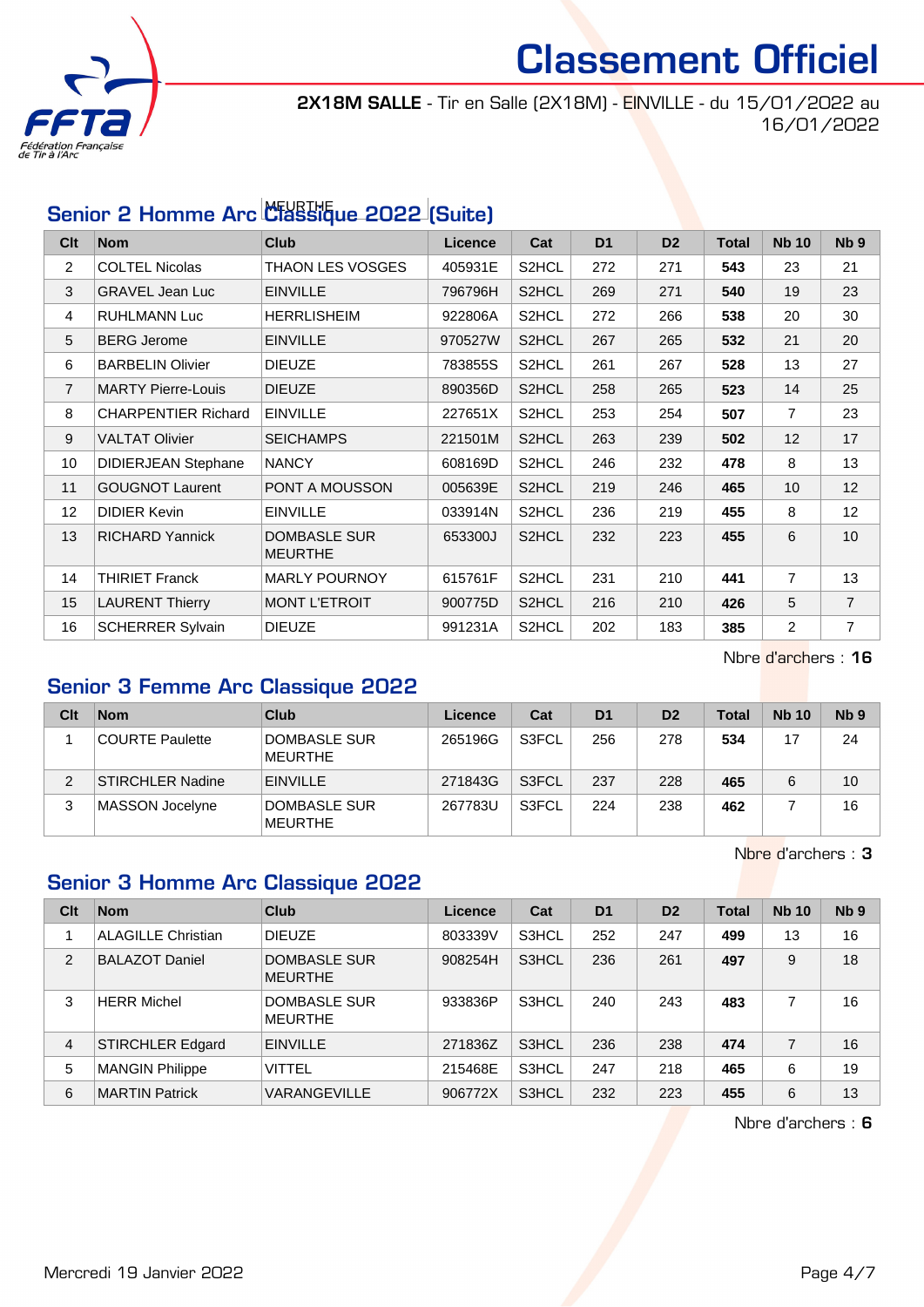

2X18M SALLE - Tir en Salle (2X18M) - EINVILLE - du 15/01/2022 au 16/01/2022

#### Senior 1 Femme Arc à Poulies 2022

| Clt | Nom             | Club            | ∟icence | ∩~∙<br>⊍aι         | D <sub>1</sub> | D2  | <b>Total</b> | <b>Nb 10</b> | N <sub>b</sub> 9 |
|-----|-----------------|-----------------|---------|--------------------|----------------|-----|--------------|--------------|------------------|
|     | ∟APOULLE Audrey | <b>EINVILLE</b> | 647743U | S <sub>1</sub> FCO | 254            | 25' | 505          |              | 34               |

Nbre d'archers : 1

#### Senior 1 Homme Arc a Poulies 2022

| Clt | <b>Nom</b>             | Club                           | Licence | Cat                | D <sub>1</sub> | D <sub>2</sub> | <b>Total</b> | <b>Nb 10</b> | N <sub>b</sub> 9 |
|-----|------------------------|--------------------------------|---------|--------------------|----------------|----------------|--------------|--------------|------------------|
|     | JOUBERT Valentin       | <b>THAON LES VOSGES</b>        | 631021T | S <sub>1</sub> HCO | 290            | 291            | 581          | 41           | 19               |
| ◠   | <b>LABOURE Olivier</b> | DOMBASLE SUR<br><b>MEURTHE</b> | 391466G | S <sub>1</sub> HCO | 272            | 265            | 537          | 12           | 35               |

Nbre d'archers : 2

#### Senior 2 Femme Arc à Poulies 2022

| Clt    | <b>Nom</b>          | Club             | Licence | Cat                | D1  | D2  | <b>Total</b> | <b>Nb 10</b> | N <sub>b</sub> <sub>9</sub> |
|--------|---------------------|------------------|---------|--------------------|-----|-----|--------------|--------------|-----------------------------|
|        | ROUPERT Marie       | <b>DIEUZE</b>    | 902833R | S <sub>2</sub> FCO | 273 | 274 | 547          | -            | 43                          |
| $\sim$ | <b>VALTAT Nancy</b> | <b>SEICHAMPS</b> | 905677G | S <sub>2</sub> FCO | 268 | 262 | 530          |              | 41                          |

Nbre d'archers : 2

#### Senior 2 Homme Arc à Poulies 2022

| Clt            | <b>Nom</b>            | Club                           | Licence | Cat                            | D <sub>1</sub> | D <sub>2</sub> | <b>Total</b> | <b>Nb 10</b> | N <sub>b</sub> <sub>9</sub> |
|----------------|-----------------------|--------------------------------|---------|--------------------------------|----------------|----------------|--------------|--------------|-----------------------------|
|                | <b>LUCOT Laurent</b>  | DOMBASLE SUR<br><b>MEURTHE</b> | 219034F | S <sub>2</sub> HCO             | 287            | 288            | 575          | 35           | 25                          |
| $\overline{2}$ | <b>THIBERT Daniel</b> | <b>FROUARD</b>                 | 751605M | S <sub>2</sub> HCO             | 274            | 280            | 554          | 16           | 42                          |
| 3              | MONTES Olivier        | <b>EINVILLE</b>                | 675065S | S <sub>2</sub> HCO             | 269            | 262            | 531          | 14           | 36                          |
| $\overline{4}$ | <b>CORNU Fabien</b>   | DOMBASLE SUR<br><b>MEURTHE</b> | 817086M | S <sub>2</sub> H <sub>CO</sub> | 269            | 239            | 508          | 18           | 34                          |

Nbre d'archers : 4

#### Senior 3 Femme Arc à Poulies 2022

| Clt | <b>Nom</b>               | Club               | <b>Licence</b> | ่ ^^+<br>val |     |     | Total | <b>N<sub>b</sub></b><br>10 | N <sub>b</sub> <sub>9</sub> |
|-----|--------------------------|--------------------|----------------|--------------|-----|-----|-------|----------------------------|-----------------------------|
|     | . BORGO Dominiaue<br>DAL | <b>NEUFCHATEAU</b> | 468998F        | S3FCO        | 272 | 276 | 548   | ┚                          | 40                          |

Nbre d'archers : 1

#### Senior 3 Homme Arc à Poulies 2022

| Clt            | <b>Nom</b>                | Club                      | Licence | Cat   | D <sub>1</sub> | D <sub>2</sub> | <b>Total</b> | <b>Nb 10</b> | N <sub>b</sub> <sub>9</sub> |
|----------------|---------------------------|---------------------------|---------|-------|----------------|----------------|--------------|--------------|-----------------------------|
|                | DELOT Jean Luc            | <b>FROUARD</b>            | 630883T | S3HCO | 267            | 275            | 542          | 16           | 33                          |
| $\mathfrak{p}$ | DAL BORGO Michel          | <b>NEUFCHATEAU</b>        | 317867H | S3HCO | 270            | 270            | 540          | 17           | 35                          |
| 3              | <b>SAYER Jacky</b>        | <b>THAON LES VOSGES</b>   | 760957C | S3HCO | 269            | 271            | 540          | 17           | 31                          |
| 4              | <b>LARTIGUE Yvon</b>      | <b>TOUL</b>               | 451552T | S3HCO | 271            | 260            | 531          | 16           | 33                          |
| 5              | <b>MORAINVILLE Roland</b> | MONTIGNY LES METZ<br>A.C. | 819563E | S3HCO | 264            | 266            | 530          | 10           | 34                          |

Nbre d'archers : 5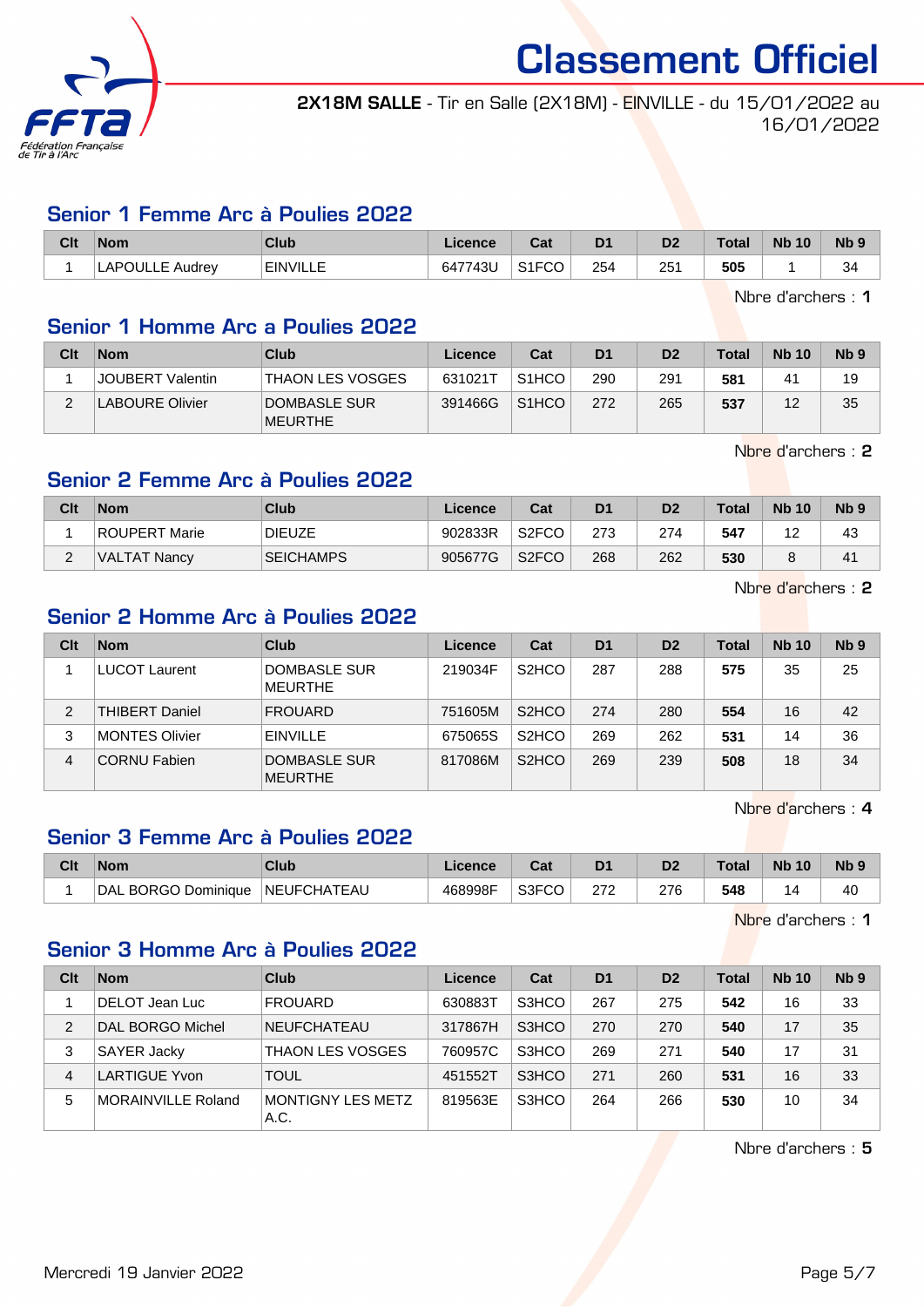

2X18M SALLE - Tir en Salle (2X18M) - EINVILLE - du 15/01/2022 au 16/01/2022

#### Cadet Femme Bare Bow 2022

| Clt | <b>Nom</b>       | Club   | Licence | Cat         | D <sub>1</sub> | D <sub>2</sub> | <b>Total</b> | <b>Nb</b><br>10 | N <sub>b</sub> <sub>9</sub> |
|-----|------------------|--------|---------|-------------|----------------|----------------|--------------|-----------------|-----------------------------|
|     | <b>BELIN Lya</b> | COLMAR | 873012B | <b>MFBB</b> | 184            | 167            | 351          |                 |                             |

Nbre d'archers : 1

#### Adultes Femme Bare Bow 2022

| Clt | <b>Nom</b>         | Club                           | Licence | Cat                | D <sub>1</sub> | D <sub>2</sub> | <b>Total</b> | <b>Nb 10</b> | N <sub>b</sub> <sub>9</sub> |
|-----|--------------------|--------------------------------|---------|--------------------|----------------|----------------|--------------|--------------|-----------------------------|
|     | BALAZOT Christine  | DOMBASLE SUR<br><b>MEURTHE</b> | 931260P | S <sub>2</sub> FBB | 185            | 168            | 353          |              | 6                           |
|     | <b>OTT Coralie</b> | <b>EINVILLE</b>                | 894957E | S <sub>1</sub> FBB | 187            | 166            | 353          |              | 6                           |

Nbre d'archers : 2

### Adultes Homme Bare Bow 2022

| Clt | <b>Nom</b>           | Club                    | Licence | Cat                            | D <sub>1</sub> | D <sub>2</sub> | <b>Total</b> | <b>Nb 10</b> | Nb <sub>9</sub> |
|-----|----------------------|-------------------------|---------|--------------------------------|----------------|----------------|--------------|--------------|-----------------|
|     | JACQUES Philippe     | DOMBASLE SUR<br>MEURTHE | 933185G | S3HBB                          | 222            | 241            | 463          |              | 11              |
|     | <b>VALLE Nicolas</b> | VANDOEUVRE              | 853761B | S <sub>1</sub> H <sub>BB</sub> | 192            | 205            | 397          |              | 10              |
| 3   | LANG Jean Claude     | <b>NEUFCHATEAU</b>      | 899469J | S <sub>2</sub> H <sub>BB</sub> | 181            | 174            | 355          |              |                 |

Nbre d'archers : 3

## Autres tirs

#### Benjamin Femme Arc Classique 2022

| <b>Tir</b> | <b>Nom</b>        | Club            | ∟icence | <b>Date</b><br>ual | D <sub>1</sub> | D0<br>ש | Total    | <b>N<sub>b</sub></b><br>10 | <b>N<sub>b</sub></b> |
|------------|-------------------|-----------------|---------|--------------------|----------------|---------|----------|----------------------------|----------------------|
| Tir.       | Clemence<br>EHMAN | <b>EINVILLE</b> | 994905U | <b>BFC</b><br>◡∟   | 70             | 103     | 177<br>. |                            |                      |

Nbre d'archers : 1

## Minime Femme Arc Classique 2022

| <b>Tir</b>       | <b>Nom</b>                 | <b>Club</b>     | Licence | Cat         | D1   | D <sub>2</sub> | <b>Total</b> | <b>Nb 10</b> | N <sub>b</sub> <sub>9</sub> |
|------------------|----------------------------|-----------------|---------|-------------|------|----------------|--------------|--------------|-----------------------------|
| Tir 2            | ⊥LOUIS Manon               | <b>EINVILLE</b> | 947714Z | MFCL        | -267 | 262            | 529          | 10           | っっ<br>$\epsilon$            |
| Tir <sub>2</sub> | <b>CHARPENTIER Eulalie</b> | <b>EINVILLE</b> | 959753K | <b>MFCL</b> | 254  | 268            | 522          | 15           | 22                          |

Nbre d'archers : 2

#### Cadet Homme Arc Classique 2022

| Tir   | <b>Nom</b>             | Club            | Licence | Cat         | D <sub>1</sub> | D <sub>2</sub> | Total | <b>Nb 10</b> | N <sub>b</sub> 9 |
|-------|------------------------|-----------------|---------|-------------|----------------|----------------|-------|--------------|------------------|
| Tir 3 | SCHRODER Cedric        | <b>EINVILLE</b> | 919199E | CHCL        | 250            | 245            | 495   |              | 23               |
| Tir 2 | <b>THIRIET Edouard</b> | <b>EINVILLE</b> | 929408B | CHCL        | 252            | 242            | 494   | 14           | 15               |
| Tir 2 | SCHRODER Cedric        | <b>EINVILLE</b> | 919199E | <b>CHCL</b> | 215            | 229            | 444   |              | 16               |

Nbre d'archers : 3

## Senior 2 Homme Arc Classique 2022

|  | Tir | <b>Nom</b><br>------ | <b>Club</b> | <i>icence</i> | Cat | ונ<br>- - | D <sub>2</sub> | `otal<br>$- - - - -$ | <b>Nb</b><br>10<br>___ | <b>Nb</b> |
|--|-----|----------------------|-------------|---------------|-----|-----------|----------------|----------------------|------------------------|-----------|
|--|-----|----------------------|-------------|---------------|-----|-----------|----------------|----------------------|------------------------|-----------|